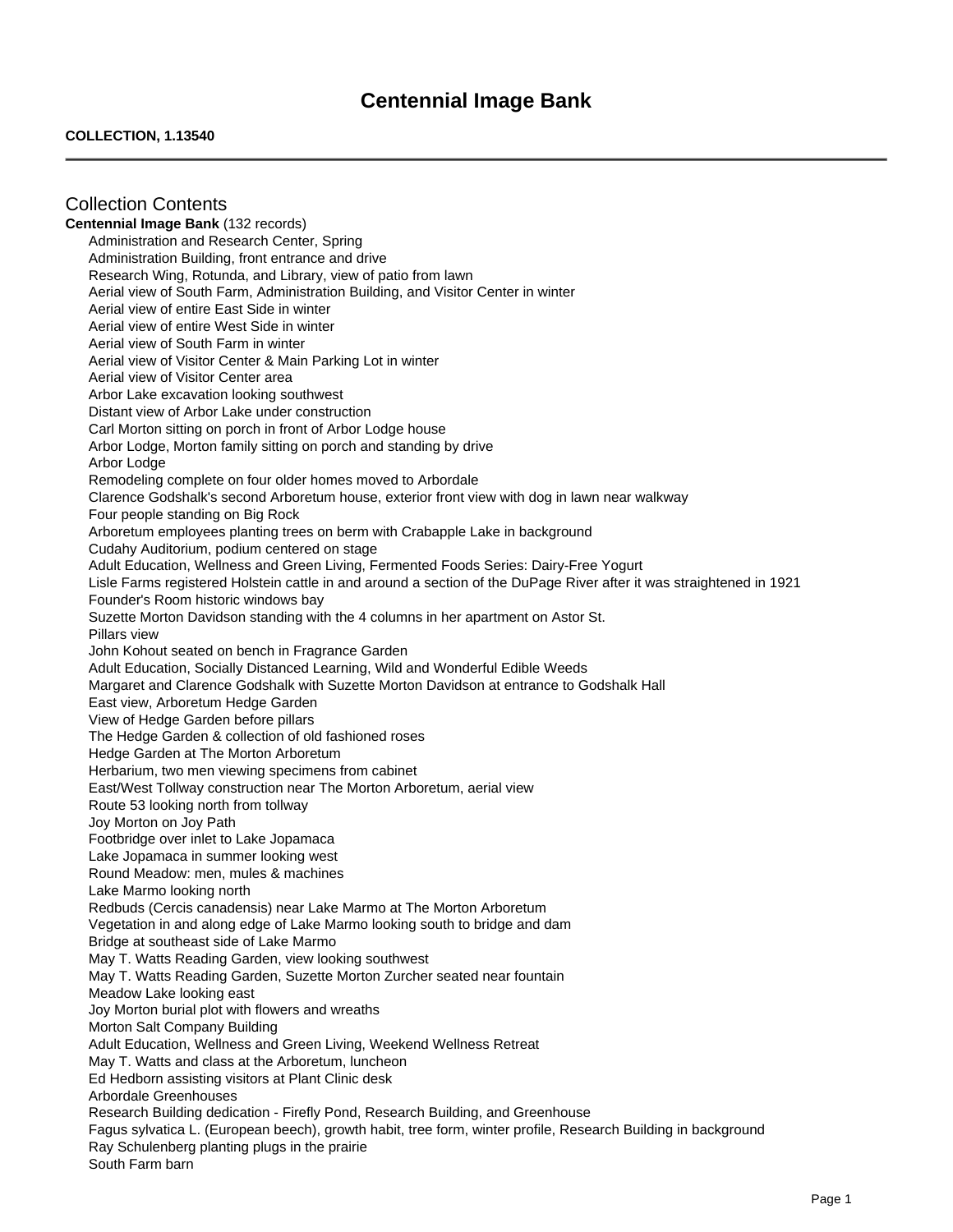Sterling Morton Library, reading room, panorama looking west at couple exiting library Sterling Morton Library, Reading Room entrance Sterling Morton Library Special Collections in new climate-controlled vault Morton stone cottage on residence grounds in winter Thornhill Conference Center north entrance and walkway through spruce trees, soon after completion Thornhill Education Center, spring Looking north toward Thornhill residence, view from lower pond Side View Across Lawn To Thornhill Residence Aerial view of Thornhill Residence and surrounding land Aerial view of entire Morton Farm and estate (relay tower in distance) Morton Residence at Thornhill, library Visitor Center and Restaurant, facing Meadow Lake Meadow Lake and Visitor Center Volunteers at work in the prairie, laying stones for path George Ware with grafted young elms in quonset hut Ray Schulenberg with prairie sign in the Schulenberg Prairie Dr. Gerard Donnelly, headshot Charles Haffner III speaking at podium for the signing of agreement with Tollway Authority and DuPage County Forest Preserve Dr. Marion T. Hall Marion T. Hall at his desk Clarence E. Godshalk, Director of The Morton Arboretum, 1934 to 1966 Clarence E. Godshalk in runabout made from Model T car O.C. Simonds & Joy Morton at Arnold Arboretum Charles Hutchinson, Joy Morton, Dr. Charles Sprague Sargent at Thornhill Margaret Gray Morton, photograph of painted portrait Suzette Morton Davidson at her apartment on Astor St. Joseph M. Cudahy, husband of Jean Morton Cudahy Sterling Morton, formal portrait Jean Morton Cudahy with dog Joy & Carrie Morton with their children, Jean & Sterling Carrie Lake, side view Caroline Joy Morton, wife of J. Sterling Morton Joy Morton, formal portrait Joy Morton @ 60 years Joy Morton at his office at Morton Salt Company Four generations of Morton men May Watts instructing class in Thornhill classroom May T. Watts teaching an art class at The Morton Arboretum Woman with two children looking at plants in Arbor Week surplus plant sale tent Boy shoveling mulch over tree with other children behind at Arbor Day tree planting near Hedge Garden Indenture, The Morton Arboretum Joy Morton posed with shovel at Dawes Arboretum American Elm Tree Dedication to his father 2020 Tree Census field crew taking measurements in plot 1094 2020 Tree Census field crew taking measurements in plot 4180 The Red List of US Oaks Nature Connects, thumbnail Nature Connects: Grandfather and Granddaughter next to Wheelbarrow thumbnail Meadow Lake, "How Far Have We Gone" art installation Patrick Dougherty Sculpture "Xanadu," winter Staff from The Morton Arboretum measuring street trees for the tree census Rendering of central area ACCOLADE® elm (Ulmus davidiana var. japonica 'Morton') near the Thornhill Education Center at The Morton Arboretum Joseph Rothleutner performing controlled crosses on buckeye (Aesculus) trees Looking out from Acorn Express Tram May T. Watts and class at the Arboretum, riding in an open-air tram National Trails Symposium, May Watts, U.S. Secretary of the Interior Rogers Morton, and others cutting a ribbon Ginkgo biloba 'Princeton Gold' PP2675 (PRINCETON GOLD® Ginkgo), leaf, upper surface Ginkgo biloba 'PNI 2720' PP2726 (PRINCETON SENTRY® Ginkgo), leaf, fall Ginkgo biloba (ginkgo), hanging twigs with leaves Joy Morton with his brothers and father ArbNet Brochure Growing Brilliantly Charitable Gift Annuity Card InTREEguing TreeHouses Exhibit Map Big Bugs Exhibition Activity Brochure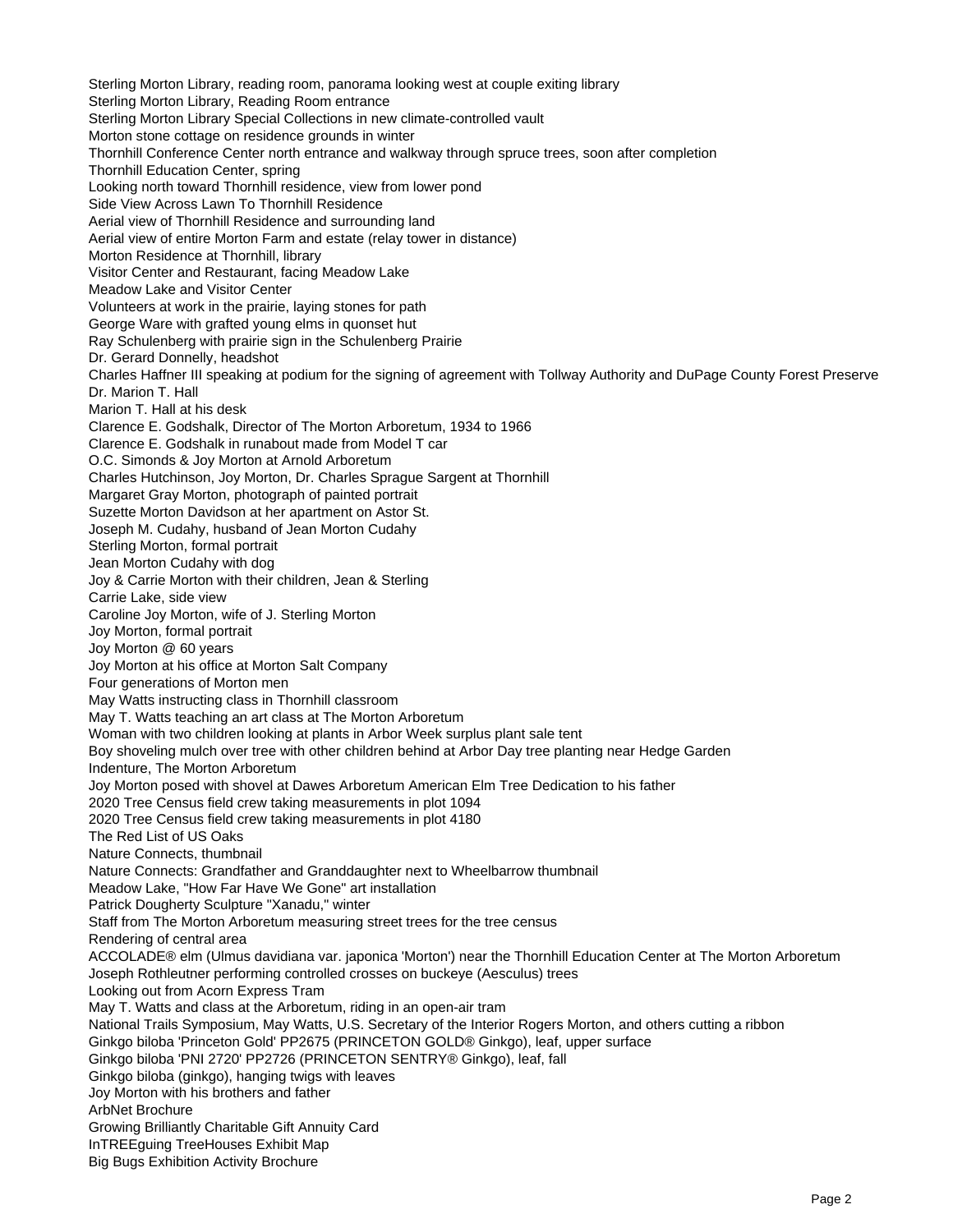Animal Houses Exhibition Adventure Guide Steelroots Exhibition Brochure Nature Connects Exhibition Map, Guide, and Activities Ribbit! The Exhibit Map, Guide and Activities Origami in the Garden Brochure Troll Hunt Guide and Map Tree Finder: A Pocket Manual for Identification of Trees By Their Leaves Flower Finder: a guide to identification of Spring Wild Flowers and Flower Families Reading the Landscape Book Cover Reading the Landscape of Europe Book Cover Reading the Landscape of America Book Cover The Champion of Trees Brochure Joy Morton posed with an American Elm dedicated to his father at Dawes Arboretum

#### **Centennial Image Bank: Places** (68 records)

Pillars view The Hedge Garden & collection of old fashioned roses View of Hedge Garden before pillars East view, Arboretum Hedge Garden Round Meadow: men, mules & machines Looking north toward Thornhill residence, view from lower pond Lake Marmo looking north South Farm barn Side View Across Lawn To Thornhill Residence Morton Salt Company Building Margaret and Clarence Godshalk with Suzette Morton Davidson at entrance to Godshalk Hall Aerial view of entire Morton Farm and estate (relay tower in distance) Aerial view of South Farm, Administration Building, and Visitor Center in winter Aerial view of entire East Side in winter Aerial view of entire West Side in winter Aerial view of South Farm in winter Aerial view of Visitor Center & Main Parking Lot in winter Carl Morton sitting on porch in front of Arbor Lodge house Arbor Lodge, Morton family sitting on porch and standing by drive Arbor Lodge Sterling Morton Library, reading room, panorama looking west at couple exiting library May T. Watts Reading Garden, view looking southwest May T. Watts Reading Garden, Suzette Morton Zurcher seated near fountain Research Wing, Rotunda, and Library, view of patio from lawn Herbarium, two men viewing specimens from cabinet Cudahy Auditorium, podium centered on stage Visitor Center and Restaurant, facing Meadow Lake Founder's Room historic windows bay Morton Residence at Thornhill, library Joy Morton burial plot with flowers and wreaths Ray Schulenberg planting plugs in the prairie Four people standing on Big Rock Aerial view of Thornhill Residence and surrounding land Aerial view of Visitor Center area Suzette Morton Davidson standing with the 4 columns in her apartment on Astor St. Administration Building, front entrance and drive Joy Morton on Joy Path Sterling Morton Library, Reading Room entrance Ed Hedborn assisting visitors at Plant Clinic desk Research Building dedication - Firefly Pond, Research Building, and Greenhouse John Kohout seated on bench in Fragrance Garden Distant view of Arbor Lake under construction Lisle Farms registered Holstein cattle in and around a section of the DuPage River after it was straightened in 1921 Route 53 looking north from tollway Footbridge over inlet to Lake Jopamaca May T. Watts and class at the Arboretum, luncheon Lake Jopamaca in summer looking west Vegetation in and along edge of Lake Marmo looking south to bridge and dam Clarence Godshalk's second Arboretum house, exterior front view with dog in lawn near walkway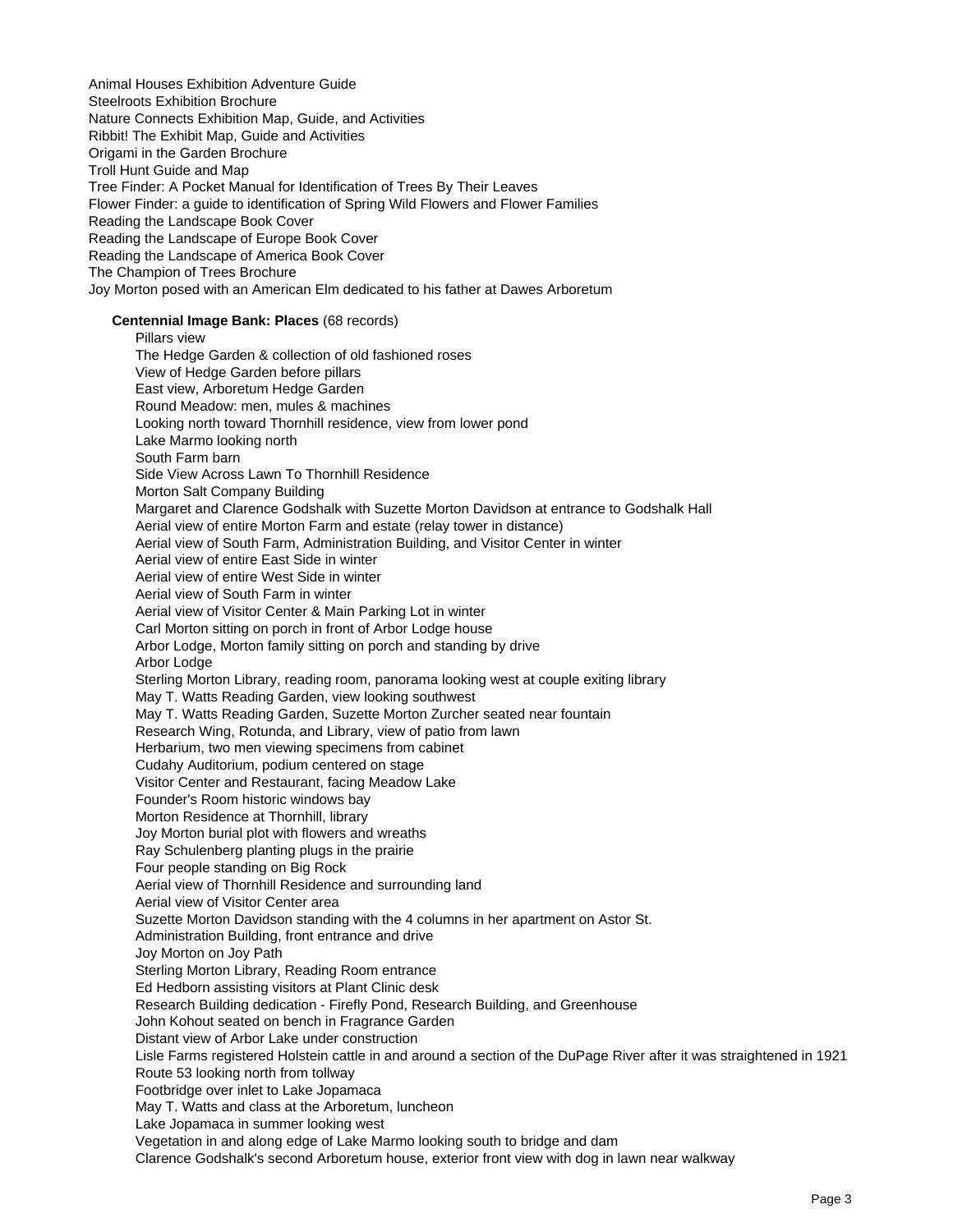Redbuds (Cercis canadensis) near Lake Marmo at The Morton Arboretum Thornhill Conference Center north entrance and walkway through spruce trees, soon after completion Hedge Garden at The Morton Arboretum Remodeling complete on four older homes moved to Arbordale Sterling Morton Library Special Collections in new climate-controlled vault Arbor Lake excavation looking southwest Meadow Lake looking east Morton stone cottage on residence grounds in winter East/West Tollway construction near The Morton Arboretum, aerial view Arboretum employees planting trees on berm with Crabapple Lake in background Arbordale Greenhouses Fagus sylvatica L. (European beech), growth habit, tree form, winter profile, Research Building in background Bridge at southeast side of Lake Marmo Meadow Lake and Visitor Center Administration and Research Center, Spring Thornhill Education Center, spring Adult Education, Socially Distanced Learning, Wild and Wonderful Edible Weeds Adult Education, Wellness and Green Living, Weekend Wellness Retreat Adult Education, Wellness and Green Living, Fermented Foods Series: Dairy-Free Yogurt

### **Centennial Image Bank: People** (25 records)

Volunteers at work in the prairie, laying stones for path George Ware with grafted young elms in quonset hut Ray Schulenberg with prairie sign in the Schulenberg Prairie Dr. Gerard Donnelly, headshot Charles Haffner III speaking at podium for the signing of agreement with Tollway Authority and DuPage County Forest Preserve Dr. Marion T. Hall Marion T. Hall at his desk Clarence E. Godshalk, Director of The Morton Arboretum, 1934 to 1966 Clarence E. Godshalk in runabout made from Model T car O.C. Simonds & Joy Morton at Arnold Arboretum Charles Hutchinson, Joy Morton, Dr. Charles Sprague Sargent at Thornhill Margaret Gray Morton, photograph of painted portrait Suzette Morton Davidson at her apartment on Astor St. Joseph M. Cudahy, husband of Jean Morton Cudahy Sterling Morton, formal portrait Jean Morton Cudahy with dog Joy & Carrie Morton with their children, Jean & Sterling Carrie Lake, side view Caroline Joy Morton, wife of J. Sterling Morton Joy Morton, formal portrait Joy Morton @ 60 years Joy Morton at his office at Morton Salt Company Four generations of Morton men Joy Morton with his brothers and father Joy Morton posed with an American Elm dedicated to his father at Dawes Arboretum

# **Centennial Image Bank: Events** (6 records)

May Watts instructing class in Thornhill classroom May T. Watts teaching an art class at The Morton Arboretum Woman with two children looking at plants in Arbor Week surplus plant sale tent Boy shoveling mulch over tree with other children behind at Arbor Day tree planting near Hedge Garden Indenture, The Morton Arboretum Joy Morton posed with shovel at Dawes Arboretum American Elm Tree Dedication to his father

# **Centennial Image Bank: Programs** (24 records)

2020 Tree Census field crew taking measurements in plot 1094 2020 Tree Census field crew taking measurements in plot 4180 The Red List of US Oaks Nature Connects, thumbnail Nature Connects: Grandfather and Granddaughter next to Wheelbarrow thumbnail Meadow Lake, "How Far Have We Gone" art installation Patrick Dougherty Sculpture "Xanadu," winter